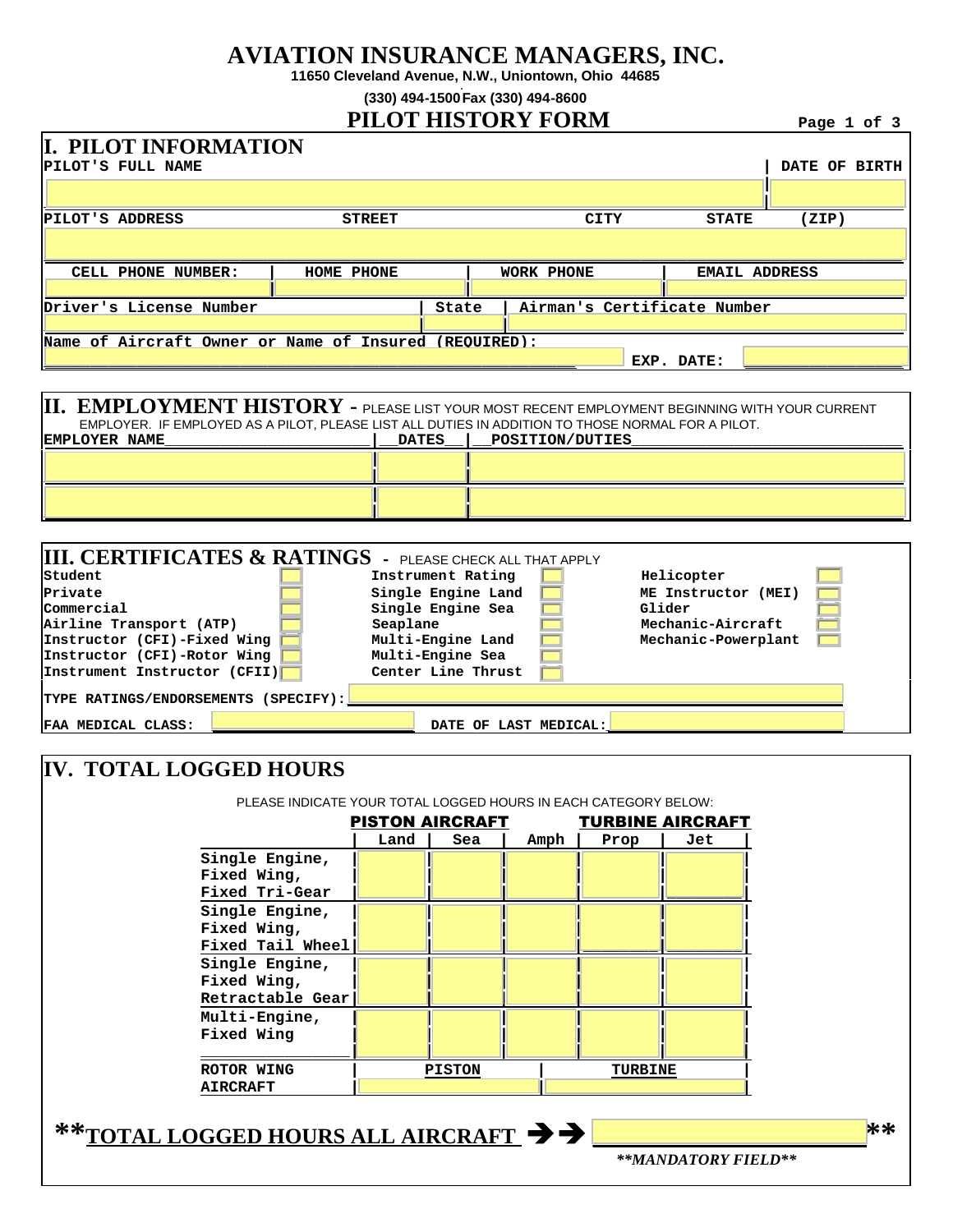**|WAS IT:** | DATE

| V. BREAKDOWN OF EXPERIENCE BY MAKE & MODEL:                                                                         |                                                                                   |             |               |                   |                         |             |        |                   |
|---------------------------------------------------------------------------------------------------------------------|-----------------------------------------------------------------------------------|-------------|---------------|-------------------|-------------------------|-------------|--------|-------------------|
| LIST MAKE AND MODEL AND                                                                                             | PILOT-IN-COMMAND HOURS                                                            |             |               |                   | SECOND-IN-COMMAND HOURS |             |        |                   |
| SPECIFY LAND, SEA OR                                                                                                | TOTAL                                                                             | <b>LAST</b> |               | VFR LAST IFR LAST | TOTAL                   | <b>LAST</b> |        | VFR LAST IFR LAST |
| AMPHIBIOUS (ONE PER LINE)                                                                                           | MAKE &                                                                            | 90          | 12            | 12                | MAKE &                  | 90          | 12     | 12 <sup>2</sup>   |
|                                                                                                                     | <b>MODEL</b>                                                                      | <b>DAYS</b> | <b>MONTHS</b> | MONTHS            | <b>MODEL</b>            | <b>DAYS</b> | MONTHS | <b>MONTHS</b>     |
|                                                                                                                     |                                                                                   |             |               |                   |                         |             |        |                   |
|                                                                                                                     |                                                                                   |             |               |                   |                         |             |        |                   |
|                                                                                                                     |                                                                                   |             |               |                   |                         |             |        |                   |
|                                                                                                                     |                                                                                   |             |               |                   |                         |             |        |                   |
|                                                                                                                     |                                                                                   |             |               |                   |                         |             |        |                   |
|                                                                                                                     |                                                                                   |             |               |                   |                         |             |        |                   |
|                                                                                                                     |                                                                                   |             |               |                   |                         |             |        |                   |
|                                                                                                                     |                                                                                   |             |               |                   |                         |             |        |                   |
| SPECIFY MAKE & MODEL(S) IN WHICH APPROVAL IS SOUGHT AS:                                                             |                                                                                   |             |               |                   |                         |             |        |                   |
| Second-In-Command:<br>Pilot-In-Command:                                                                             |                                                                                   |             |               |                   |                         |             |        |                   |
|                                                                                                                     |                                                                                   |             |               |                   |                         |             |        |                   |
| <b>VI. RECURRENT TRAINING/PILOT PROFICIENCY</b>                                                                     |                                                                                   |             |               |                   |                         |             |        |                   |
|                                                                                                                     |                                                                                   |             |               |                   |                         |             |        |                   |
|                                                                                                                     | Are you/your Company enrolled in an annual Training Program?<br><b>YES</b><br>NO. |             |               |                   |                         |             |        |                   |
| List, by Model, Flight &/or Simulator schools attended. Include   If not currently enrolled in a recurrent training |                                                                                   |             |               |                   |                         |             |        |                   |

**\_\_\_\_\_\_\_\_\_\_\_\_\_\_\_\_\_\_\_\_\_\_\_\_\_\_\_\_\_\_\_\_\_\_\_\_\_\_\_\_\_\_\_\_\_\_\_\_\_\_\_\_\_\_\_\_\_\_\_\_\_\_\_\_\_\_|[ ]\_VFR\_\_\_[ ]\_IFR\_\_\_\_\_|\_\_\_\_\_\_\_\_\_\_\_\_**

**\_\_\_\_\_\_\_\_\_\_\_\_\_\_\_\_\_\_\_\_\_\_\_\_\_\_\_\_\_\_\_\_\_\_\_\_\_\_\_\_\_\_\_\_\_\_\_\_\_\_\_\_\_\_\_\_\_\_\_\_\_\_\_\_\_\_\_\_\_\_\_\_\_\_\_\_\_\_\_\_\_\_\_\_\_\_\_\_\_\_\_\_\_\_\_\_\_\_\_\_\_\_**

|                | active participation in any Pilot Proficiency Program: |       | Program, please complete this section, with     |             |
|----------------|--------------------------------------------------------|-------|-------------------------------------------------|-------------|
| Name of School | Date Attended                                          | Model | Trespect to your most recent Flight Proficiency |             |
|                |                                                        |       | Check Ride in the insured make & model          |             |
|                |                                                        |       |                                                 |             |
|                |                                                        |       | <b>WAS IT:</b>                                  | <b>DATE</b> |

## **DATE OF YOUR MOST RECENT BIENNIAL FLIGHT REVIEW:**

| VII. GENERAL INFORMATION - PLEASE EXPLAIN ALL "YES" ANSWERS, INCLUDING MONTH AND YEAR.<br>1. Do you have any physical condition(s), limitation(s) or<br>$impairment(s)$ that require a waiver or special condition to<br>be attached or indicated on your Medical Certificate? | PLEASE EXPLAIN EACH "YES" ANSWER<br><b>YES</b><br>NO. |
|--------------------------------------------------------------------------------------------------------------------------------------------------------------------------------------------------------------------------------------------------------------------------------|-------------------------------------------------------|
| 2. Has your FAA or DOT or Military Pilot Certificate ever<br>been suspended or revoked?                                                                                                                                                                                        | <b>NO</b><br>YES                                      |
| 3. Have you ever been cited for any violations of Federal or<br>Canadian Air Regulations or have any limitations ever been<br>placed on your Pilot Certificate?                                                                                                                | YES<br>NO.                                            |
| 4. Has your Driver's License ever been suspended or revoked?                                                                                                                                                                                                                   | <b>YES</b><br>NO.                                     |
| 5. Have you ever been convicted of, or plead guilty to, a<br>charge of reckless driving or driving under the influence<br>of alcohol or drugs?                                                                                                                                 | <b>NO</b><br><b>YES</b>                               |
| 6. Have you ever been convicted of a felony? If yes,<br>please provide dates and a description of the charges<br>brought against you. (Use separate sheet if needed.)                                                                                                          | <b>YES</b><br>NO.                                     |
| 7. Have you ever had any Aircraft accidents or incidents<br>while acting as Pilot? Please provide dates, locations,<br>makes of aircraft as well as a brief description of<br>the Accident or Incident.                                                                        | <b>YES</b><br>NO.                                     |
| 8. Are you an "AOPA" member?<br>If yes, please provide your AOPA member number.                                                                                                                                                                                                | <b>YES</b><br>NO.                                     |
| 9. Are you an "EAA" member?<br>If yes, please provide your EAA member number.                                                                                                                                                                                                  | <b>YES</b><br><b>NO</b>                               |